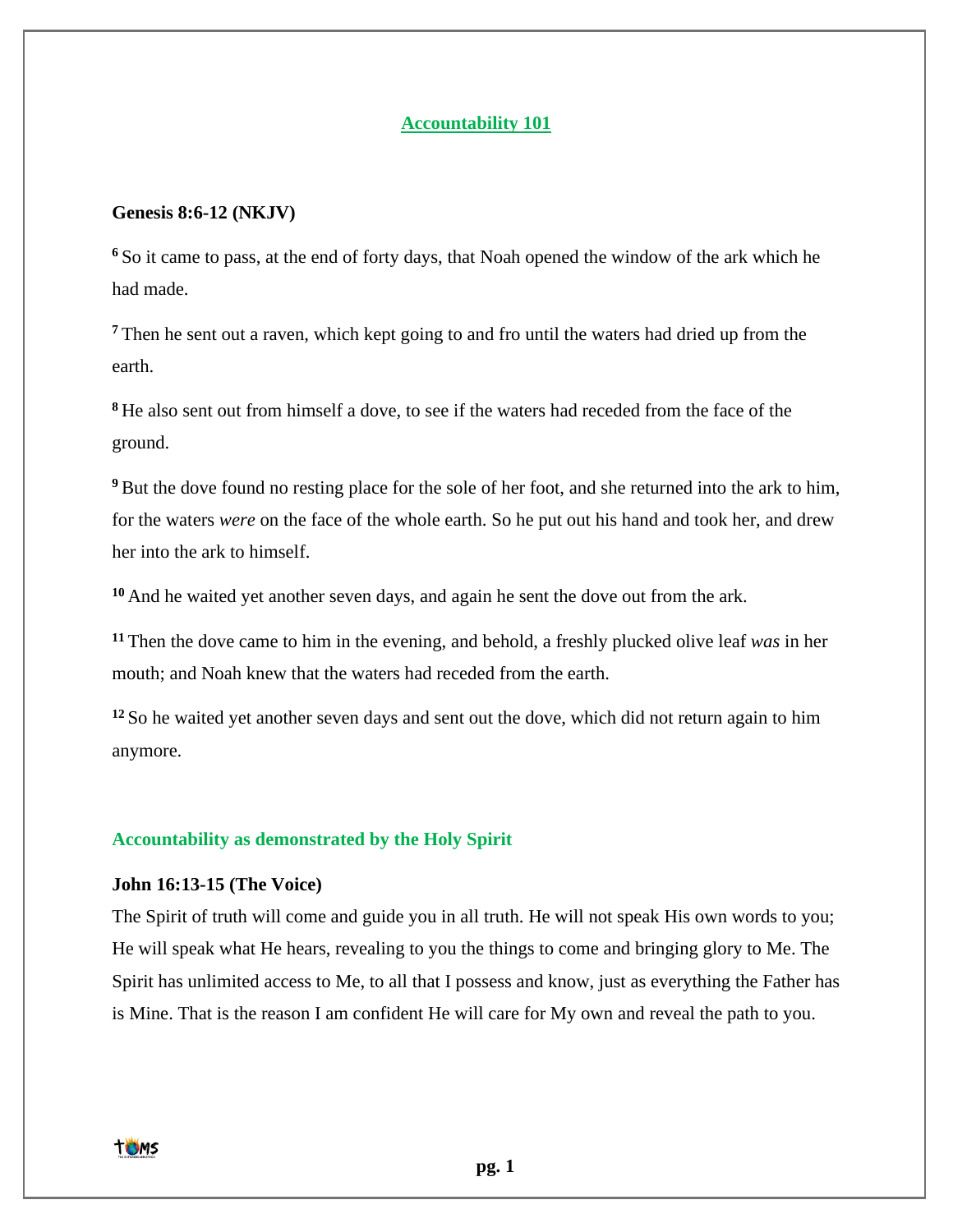# **Definition:**

-Definition of accountable according to [www.dictionary.com,](http://www.dictionary.com/)

### *adjective*

**1.** subject to the obligation to report, explain, or justify something; responsible; answerable.

**2.** capable of being explained; explicable; explainable.

-Definition of accountable according to according to [www.thefreedictionary.com,](http://www.thefreedictionary.com/)

### *adjective*

**1.** responsible to someone or for some action; answerable

**2.** able to be explained

Accountability is a godly virtue and is seen throughout scripture. This trait is seen demonstrated/illustrated in scripture within the Godhead; mentor and mentee relationship(s); parent and child relationship(s), etc. The beauty of this virtue is that it can be developed if one does not already possess and demonstrate it. It is a lifestyle for the responsible child of God.

There are many scriptures of the bible that teach us about accountability, however, Genesis 8:6- 12 (NKJV) and John 16:13-15 (The Voice) will be the focus of study in this article.

### **Note:**

The story of Noah and the life he lived can be read in detail from the book of Genesis chapter 5 through Genesis chapter 10. Reading and studying through these chapters will provide a great understanding of the life of Noah, his family and his assignment to the world.

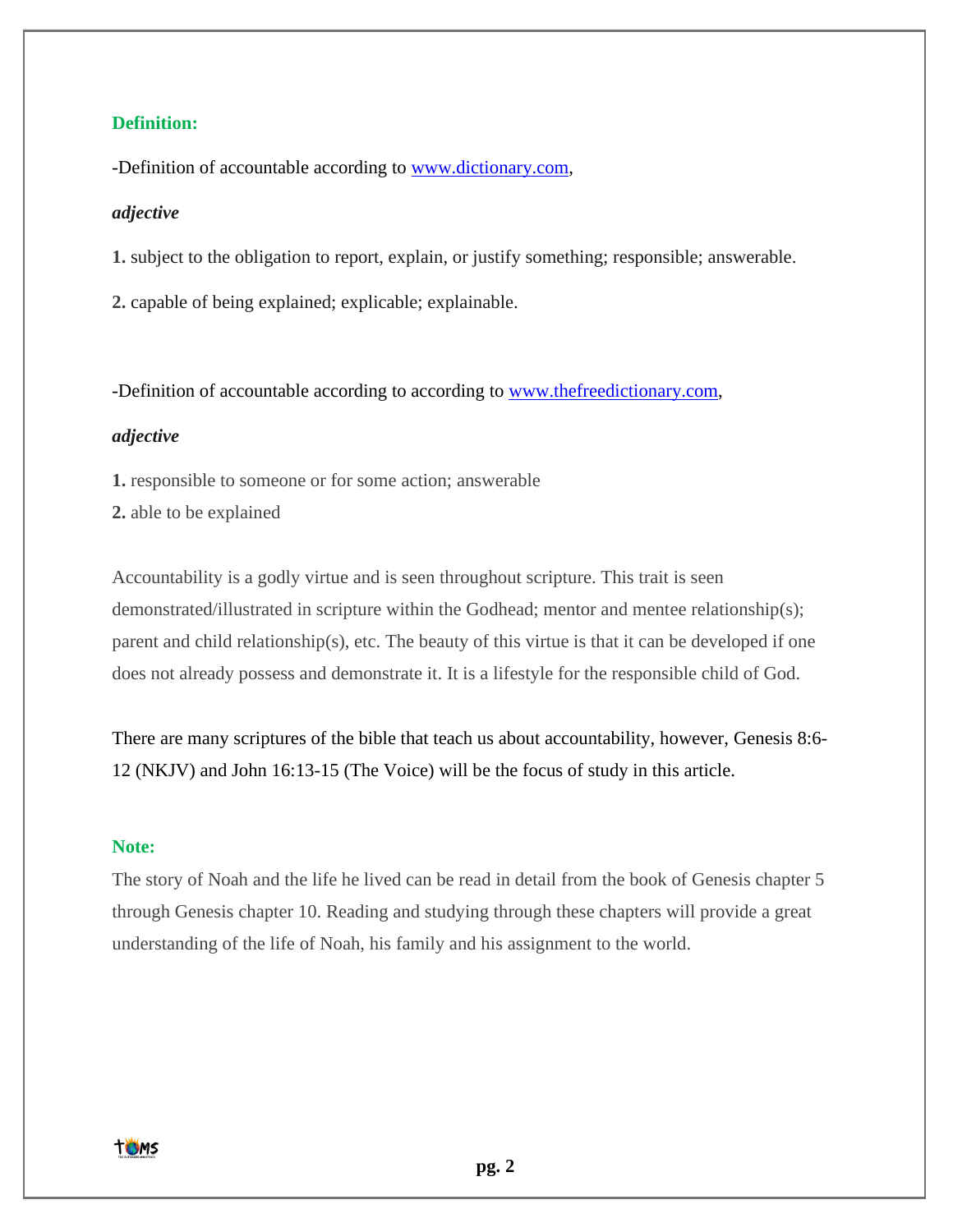### **Explanation:**

After the flood, the bible says,

# **Genesis 8:6 (NKJV)**

<sup>6</sup> So it came to pass, at the end of forty days, that <u>Noah opened the window of the ark</u> which he had made.

- After Noah and his family got into the ark, they were shut in by the Lord himself (Genesis 7:16). They were later released for the boat by instruction from the Lord (Genesis 8:15-17).
- It was important for Noah to check if the flood had receded, however, it could only be done by checking through the window. When God shuts a door, not one opens and when He opens, no one shuts.

### **Lesson(s) on Accountability**

 $\checkmark$  The Lord decided to destroy the human race (Genesis 6:7-8, 13, 17; Genesis 7:10-12). So, God told Noah (Genesis 6:13) and promised to confirm his covenant with Noah (Genesis 6:18). The Lord kept his side of the responsibility after the flood.

#### **Genesis 8:1 (NKJV)**

Then God remembered Noah, and every living thing, and all the animals that *were* with him in the ark. And God made a wind to pass over the earth, and the waters subsided.

#### **Genesis 8:21 (NKJV)**

And the LORD smelled a soothing aroma. Then the LORD said in His heart, "I will never again curse the ground for man's sake, although the imagination of man's heart *is* evil from his youth; nor will I again destroy every living thing as I have done.

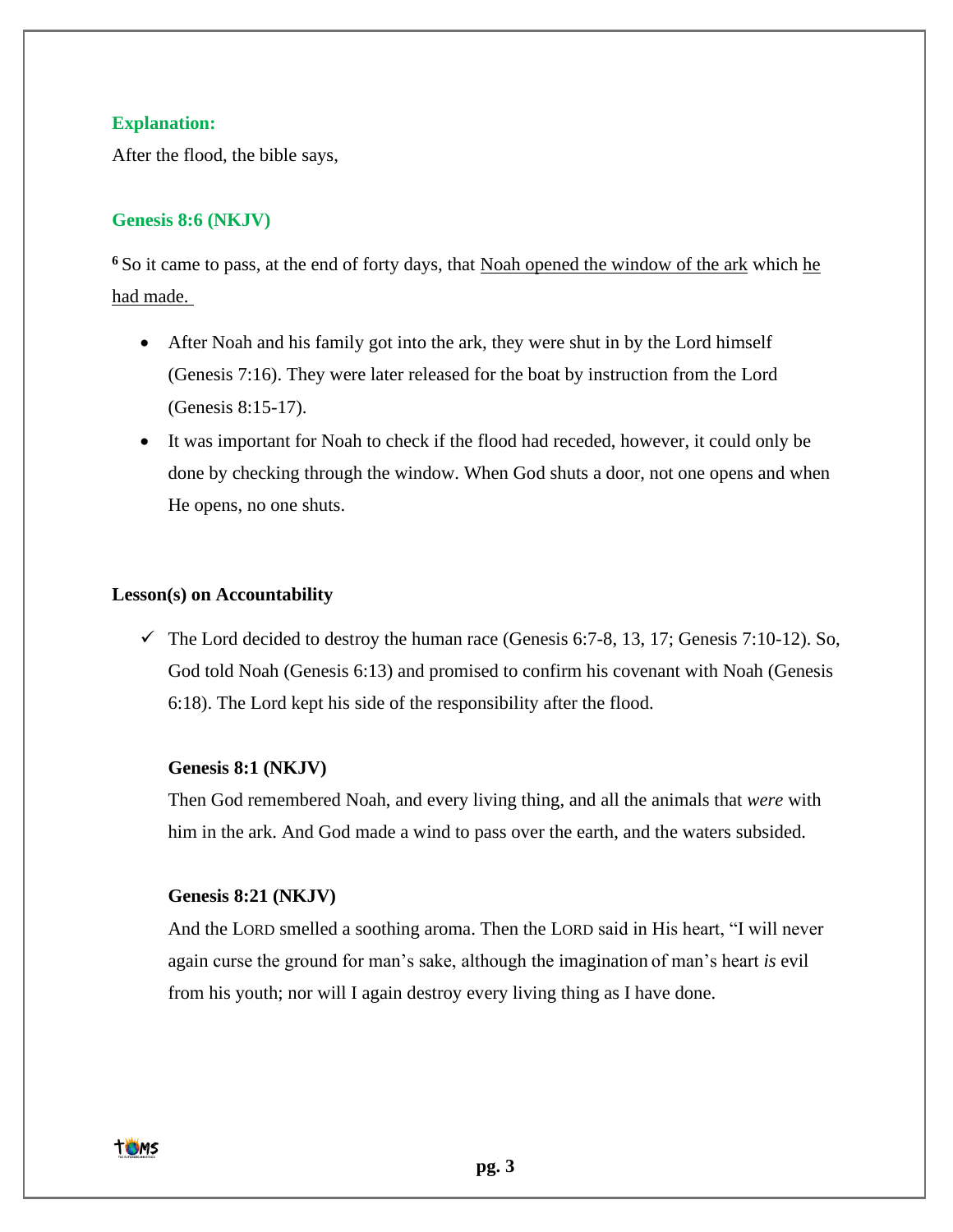So, the purpose and action of opening the window of the ark was Noah's action of following through with the *known* promises of God to him. When we receive a word from the Lord with a specified timeframe, we have the responsibility to check back with him.

#### **Genesis 8:7 (NKJV)**

**<sup>7</sup>** Then he sent out a raven, which kept going to and fro until the waters had dried up from the earth.

• When *Noah opened the window of the ark which he had made*, the first thing he sent out was a raven. A raven is a type of bird. (Read more about ravens on www.google.com). Noah's purpose/intent of releasing the raven from the ark was not indicated and unknown to the raven. So, probably, when the raven was released, it thought, freedom is here! So, *it kept going to and fro until the waters had dried up from the earth.* The raven did not report back to Noah.

#### **Lesson(s) on Accountability**

- $\checkmark$  It is possible to ease the process of accountability by stating purpose/intent to another. By so doing, it creates a platform for decisions on what needs to be accounted for.
- $\checkmark$  From the time the raven was sent out by Noah (through the window of the ark), it took at least 2weeks to 2months (Genesis 8:10; Genesis 8:12; Genesis 8:14) before the earth got dry. The raven did not report to Noah, so it had to endure the harsh conditions of the weather and environment until everything stabilized. The value of purpose in fulfilling our accountability roles is important because it helps prevent waste of time, energy, resources, etc.

### **Genesis 8:8 (NKJV)**

**<sup>8</sup>** He also sent out from himself a dove, to see if the waters had receded from the face of the ground.



**pg. 4**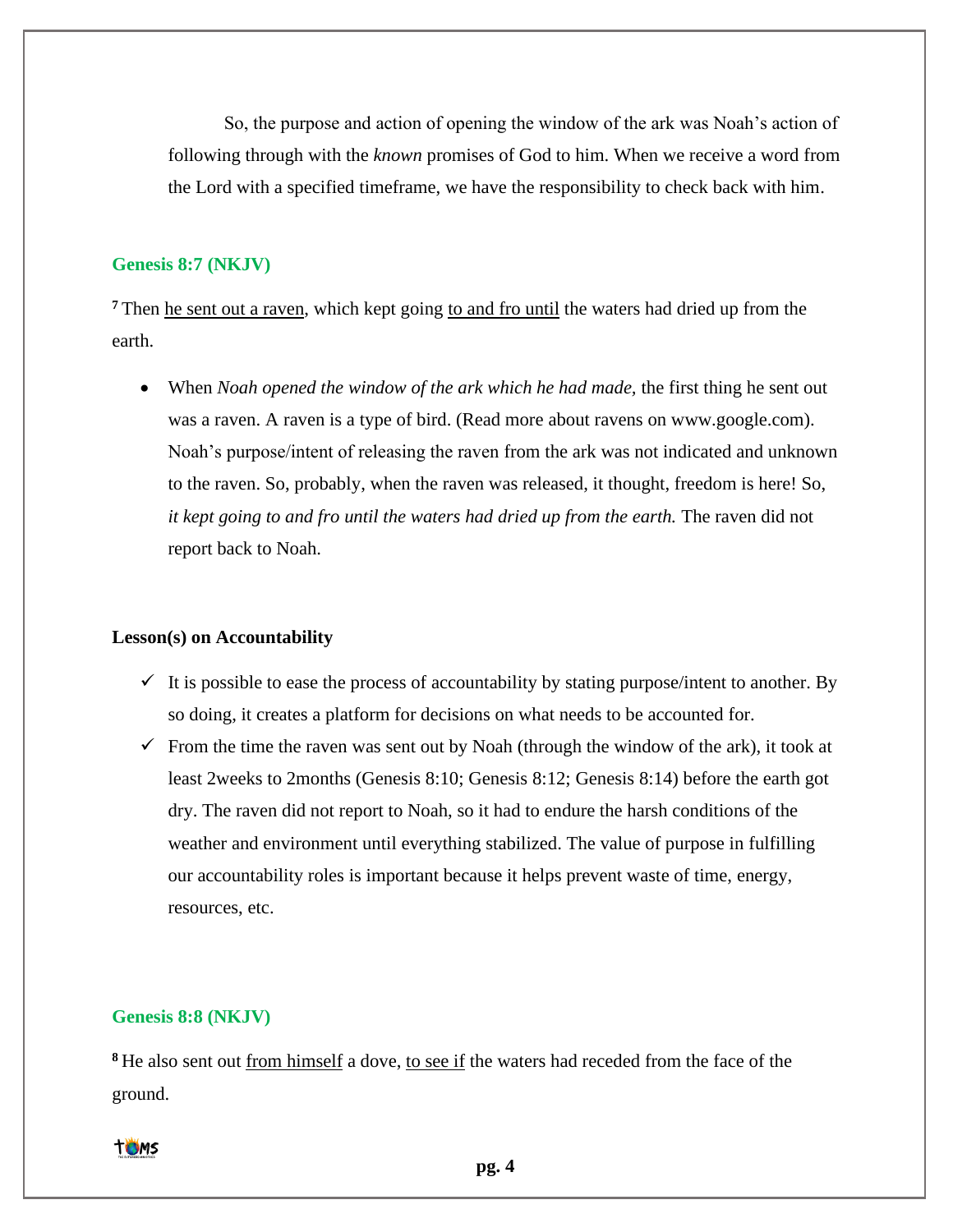- **There are many differences between how the raven and the dove were sent out**.
- a) Noah sent out the raven through the window of the ark which he made. Noah sent out from himself a dove.
- b) The raven was sent out without an assignment. The dove was sent out with a stated intent (…to see if the waters had receded from the face of the ground).
- c) The raven was sent from something (the ark) that man (Noah) made. (So, it came to pass, at the end of forty days, that Noah opened the window of the ark which he had made. Genesis 8:6 NKJV). Whereas, speaking of Noah again, **"**He also sent out from himself a dove…" (Genesis 8:8a NKJV).

### **Lesson(s) on Accountability**

 $\checkmark$  The description of how the dove was sent out signifies that the dove was not ordinary and perhaps had a close association with Noah ( ${}^8$ He also sent out <u>from himself</u> a dove...). The dove in this verse was a real dove and a *typology* we need to give attention to.

When Jesus was baptized, we are told that the Holy Spirit came upon him *like a dove*.

-**Matthew 3:16 (NKJV)** -When He had been baptized, Jesus came up immediately from the water; and behold, the heavens were opened to Him, and He saw the Spirit of God descending like a dove and alighting upon Him.

-**Mark 1:10 (NKJV)** - And immediately, coming up from the water, He saw the heavens parting and the Spirit descending upon Him like a dove.

-**Luke 3:22 (NKJV)** - And the Holy Spirit descended in bodily form like a dove upon Him, and a voice came from heaven which said, "You are My beloved Son; in You I am well pleased."

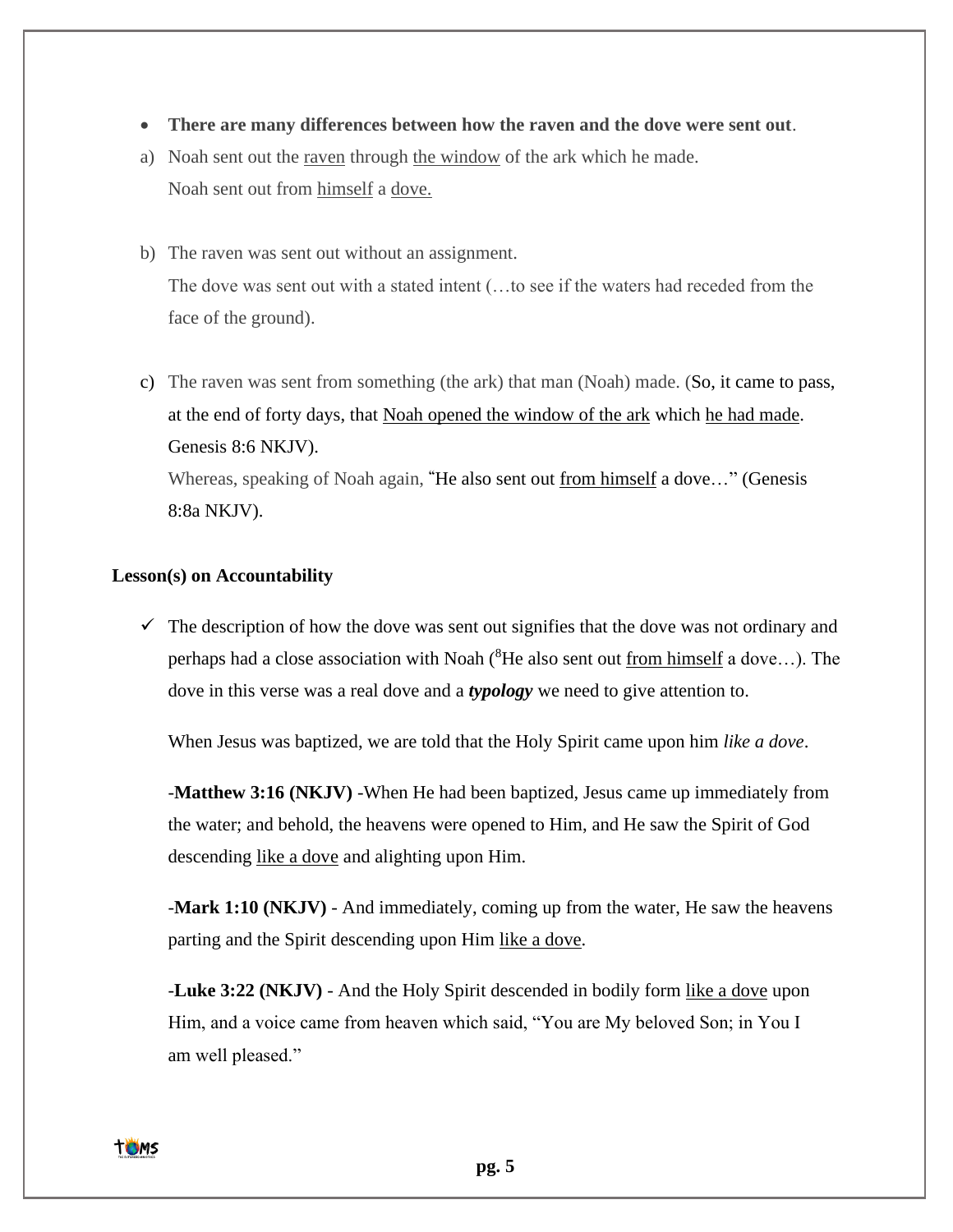-**John 1:32 (NKJV)** - And John bore witness, saying, "I saw the Spirit descending from heaven like a dove, and He remained upon Him.

\*The Holy Spirit is not a dove. The dove is symbolic of the Holy Spirit.

We have the responsibility to host the presence of God by living a lifestyle conscious of Him (the Holy Spirit), always. By so doing, we are living lifestyles of accountability. We have a great commission therefore we have authority (Matthew 28:16-20). So, we need power in order to be effective (John 20:22 (NKJV) - And when He had said this, He breathed **on** *them,* and said to them, "Receive the Holy Spirit.)

 $\checkmark$  The Holy Spirit within us is for our benefit and the Holy Spirit upon us is for the benefit of those around us. Therefore, when the Holy Spirit's presence is released to an environment, it comes from a designated source to fulfill a specific assignment (See scriptures below).

In Noah's case, He also sent out from himself a dove, to see if the waters had receded from the face of the ground. (Genesis 8:8 NKJV).

Speaking of the benefits of the Holy Spirit upon, and its benefits to the people around

**-Luke 8:44 (NKJV) -** came from behind and touched the border of His garment. And immediately her flow of blood stopped.

**-Mark 6:56 (NKJV) -** Wherever He entered, into villages, cities, or the country, they laid the sick in the marketplaces, and begged Him that they might just touch the hem of His garment. And as many as touched Him were made well.

**-Matthew 14:36 (NKJV) -** and begged Him that they might only touch the hem of His garment. And as many as touched *it* were made perfectly well.

**-Acts 19:12 (NKJV) -** so that even handkerchiefs or aprons were brought from his body to the sick, and the diseases left them and the evil spirits went out of them.

**TOMS**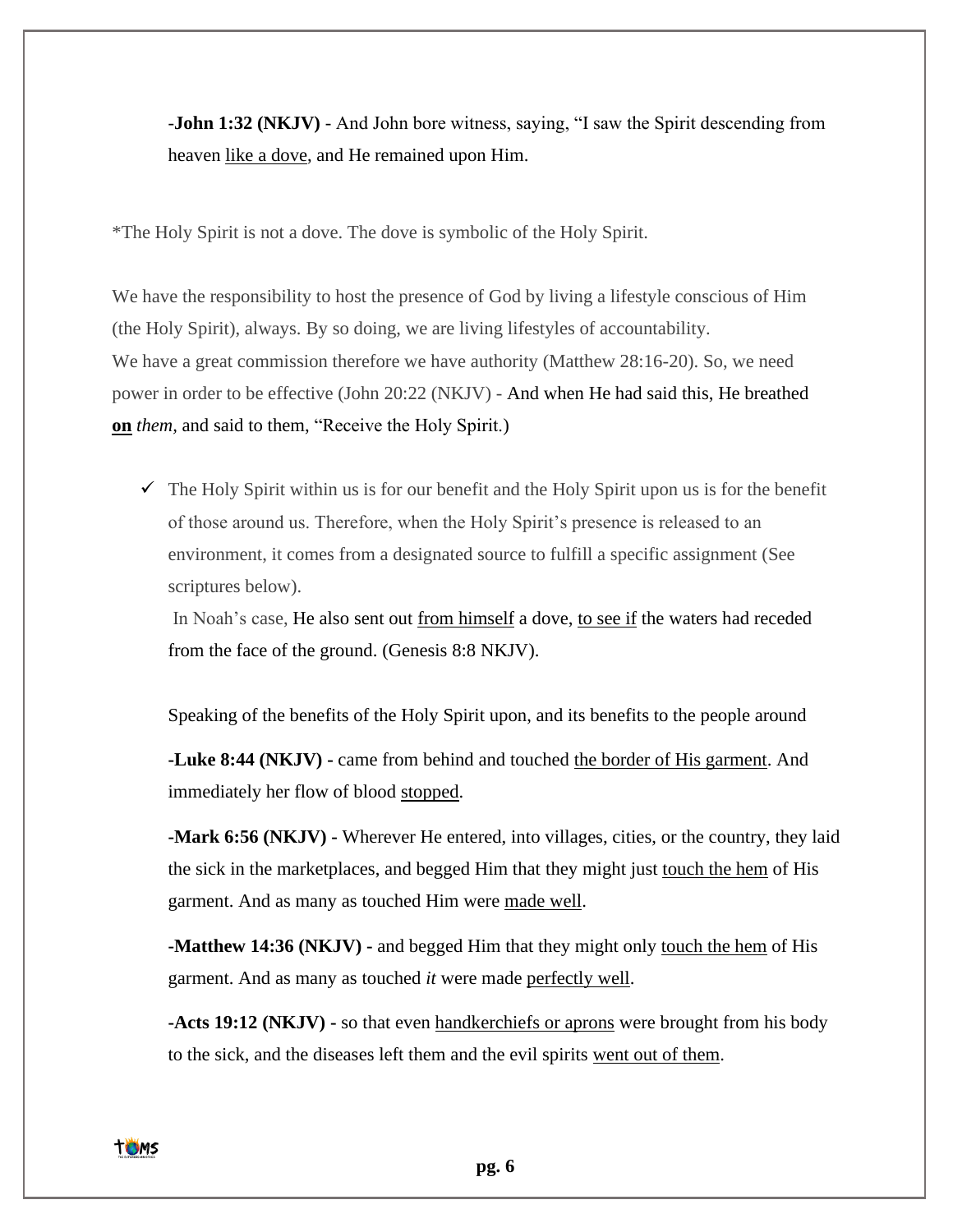**-Acts 5:15-16 (NKJV) -** so that they brought the sick out into the streets and laid *them* on beds and couches, that at least the shadow of Peter passing by might fall on some of them. Also a multitude gathered from the surrounding cities to Jerusalem, bringing sick people and those who were tormented by unclean spirits, and they were all healed.

### **Genesis 8:9 (NKJV)**

<sup>9</sup> But the dove found no resting place for the sole of her foot, and she returned into the ark to him, for the waters *were* on the face of the whole earth. So he put out his hand and took her, and drew her into the ark to himself.

• Speaking of accountability, the water had not receded, there was an expectation for the dove to return to Noah.

### **Lesson(s) on Accountability**

 $\checkmark$  This principle (as seen in Genesis 8:9) is what Jesus illustrated and demonstrated in the following chapters and verses respectively.

#### **-Matthew 10:11-13 (NKJV)**

**<sup>11</sup>** "Now whatever city or town you enter, inquire who in it is worthy, and stay there till you go out.

**<sup>12</sup>** And when you go into a household, greet it.

**<sup>13</sup>** If the household is worthy, let your peace come upon it. But if it is not worthy, let your peace return to you.

#### **-John 20:19-23 (NKJV)**

**<sup>19</sup>** Then, the same day at evening, being the first *day* of the week, when the doors were shut where the disciples were assembled, for fear of the Jews, Jesus came and stood in the midst, and said to them, "Peace *be* with you."

**<sup>20</sup>** When He had said this, He showed them *His* hands and His side. Then the disciples were glad when they saw the Lord.

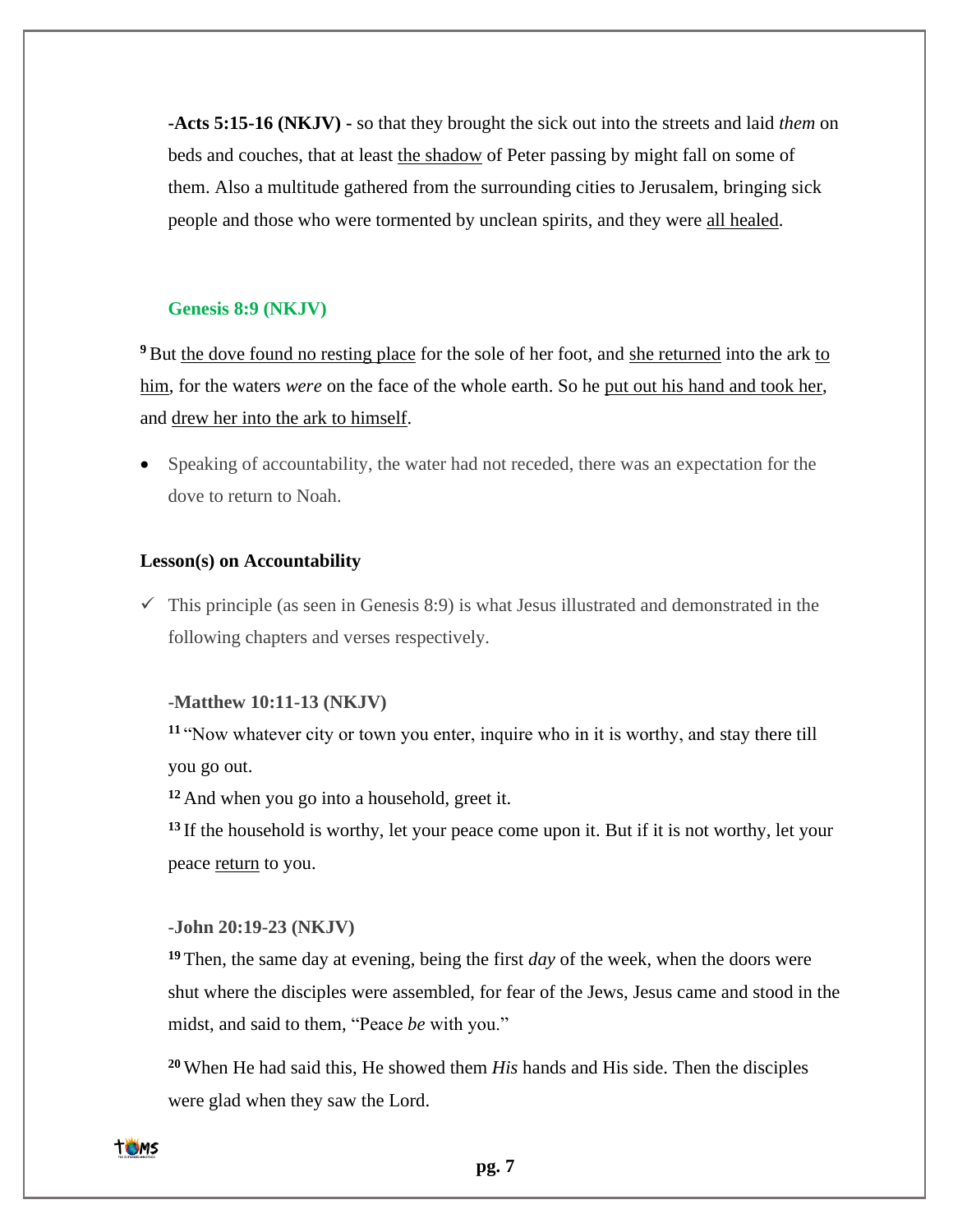**<sup>21</sup>** So Jesus said to them again, "Peace to you! As the Father has sent Me, I also send you."

**<sup>22</sup>** And when He had said this, He breathed on *them,* and said to them, "Receive the Holy Spirit.

**<sup>23</sup>** If you forgive the sins of any, they are forgiven them; if you retain the *sins* of any, they are retained."

We are accountable to God to live like Jesus illustrated and demonstrated in all areas of life.

#### **John 5:19 (NIV)**

**<sup>19</sup>** Jesus gave them this answer: "Very truly I tell you, the Son can do nothing by himself; he can do only what he sees his Father doing, because whatever the Father does the Son also does.

#### **John 12:49 (NIV)**

For I did not speak on my own, but the Father who sent me commanded me to say all that I have spoken.

### **Genesis 8:10-11 (NKJV)**

**<sup>10</sup>** And he waited yet another seven days, and again he sent the dove out from the ark.

**<sup>11</sup>** Then the dove came to him in the evening, and behold, a freshly plucked olive leaf *was* in her mouth; and Noah knew that the waters had receded from the earth.

- The accountability nature of the dove is being revealed. The purpose for which the dove was sent out was gradually coming to fruition.
- The freshly plucked olive leaf was a sign of peace. When the Holy Spirit is welcomed in an environment, His peace rests in that environment. By this we know (Just like *Noah knew* that the flood had receded).

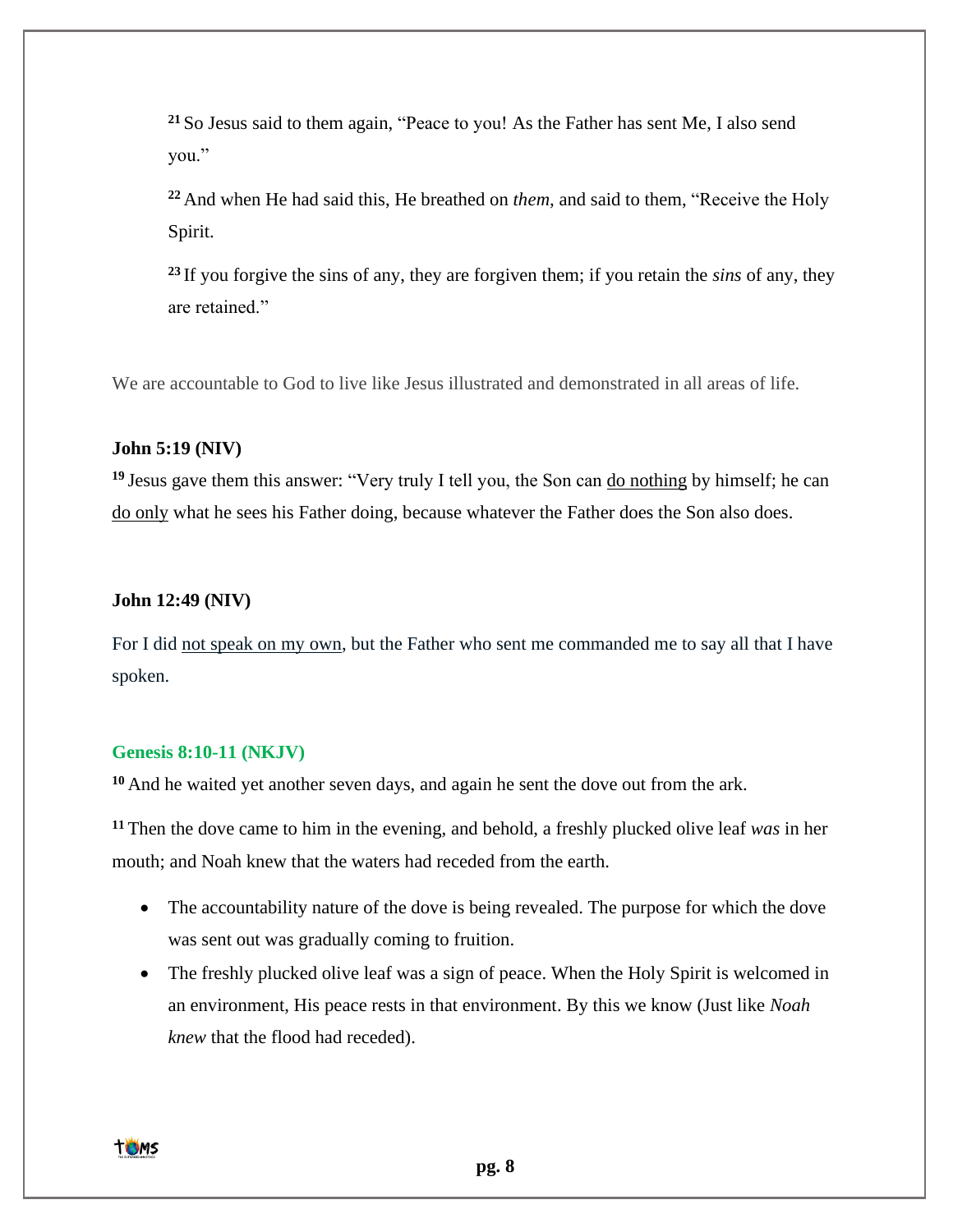### **Lesson(s) on Accountability**

- $\checkmark$  Completing a task is an act of accountability. Therefore, patience is required in the process.
- $\checkmark$  Accountability requires that we should be responsible for overseeing a specific task assigned to us until it gets to completion. Until the dove brought proof to Noah about the water receding (which was the original intent of sending out the dove), Noah did not stop sending out the dove.
- $\checkmark$  Accountability requires that we transition peacefully not chaotically.

# **Genesis 8:12 (NKJV)**

**<sup>12</sup>** So he waited yet another seven days and sent out the dove, which did not return again to him anymore.

• The dove found a resting place for its feet. It is the desire of the Holy Spirit to find a resting place in the lives of God's children.

# **John 16:13-15 (The Voice)**

The Spirit of truth will come and guide you in all truth. He will not speak His own words to you; He will speak what He hears, revealing to you the things to come and bringing glory to Me. The Spirit has unlimited access to Me, to all that I possess and know, just as everything the Father has is Mine. That is the reason I am confident He will care for My own and reveal the path to you.

# **The accountability nature of the Spirit of truth is revealed in these verses.**

- $\checkmark$  Guide you in all truth
- $\checkmark$  He will not speak His own words to you
- $\checkmark$  He will speak what He hears
- $\checkmark$  Bringing glory to Me (The Lord)